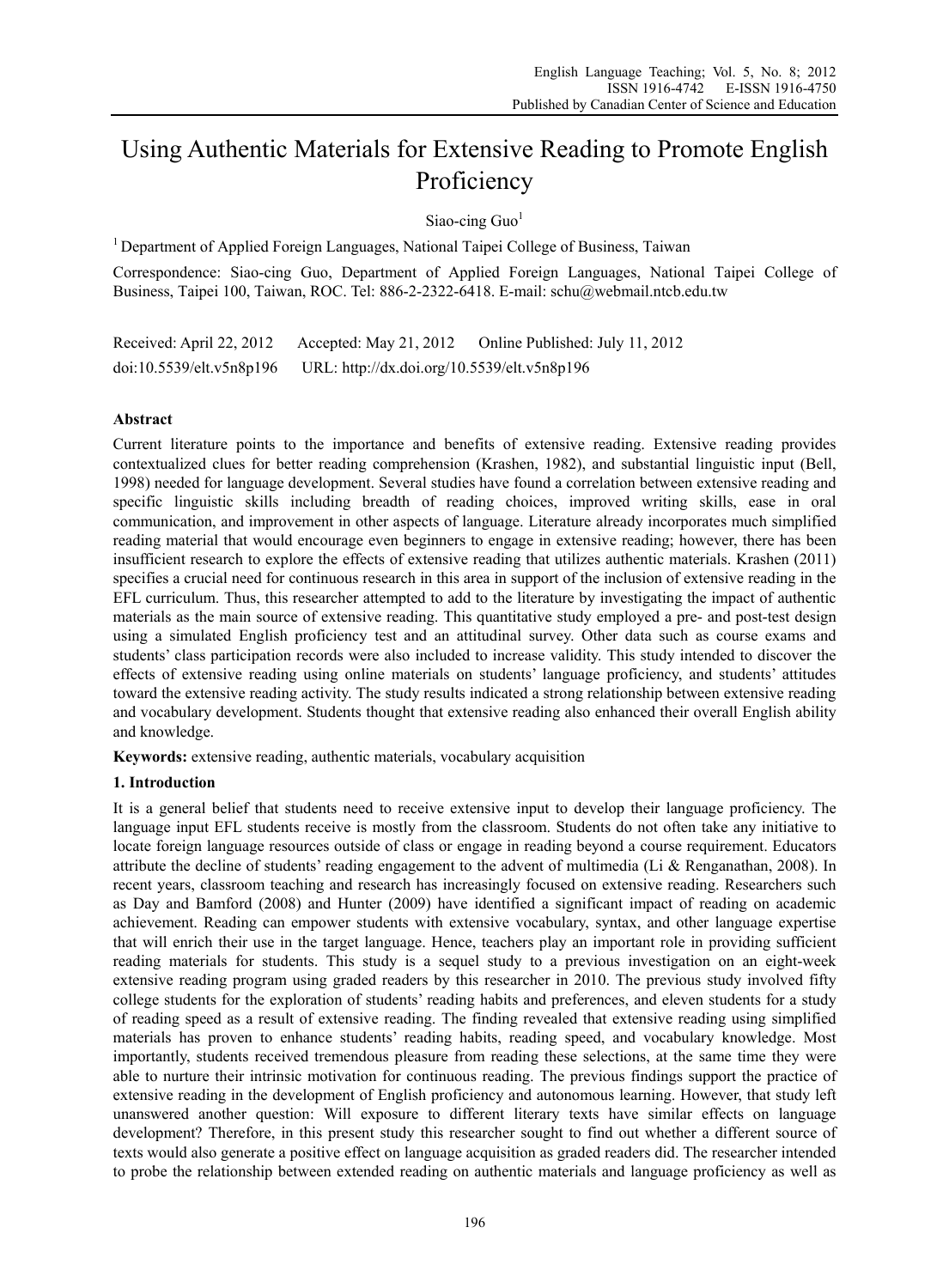other potential effects influenced by authentic reading.

## **2. Literature Review**

Students today have become more passive and reluctant in regard to reading, doing no more than what's required. Educators are concerned about students' disinterest and, therefore, are endeavoring to find ways and sources to encourage students to read. Textbooks are widely adopted in classroom teaching because they cater to specific language needs and gradual mastery of language skills (Wang, Lin, & Lee, 2011). But perhaps because textbooks materials often break down language to discrete linguistic points, it may be too formulaic for students. "While [textbook] materials provide valuable information to learners, students seem to have little interest in them" (Guo, 2011); hence, the source for English learning does not need to be limited to a specific set of textbooks and practices (Griffiths & Keohane, 2000), and Widdowson (1990) suggests the incorporation of authentic materials for learners.

## *2.1 Authentic Reading*

After a careful review of literature, I find that Gilmore's definition of authentic materials is similar to Morrow's (1977, cited by Gilmore, p. 98), both claiming that authentic materials contain 'real language, produced by a real speaker or writer for a real audience and designed to convey a real message of some sort'. The texts generally produced by native speakers could be comprehended rather effortlessly by native speakers. Gilmore also points out that authentic materials had been used for language learning several decades ago and have regained their popularity due to the rise of the communicative approach (Gilmore, 2007). The goal of the communicative approach is to develop language competence for communication in real life. Textbooks are often written with classroom dialogue practices that are artificial, thus presenting a gap from real life language. But, unfortunately, with perhaps inadequate understanding of the method, some instructors have not recognized the value of using authentic materials.

The use of authentic materials has been strongly debated because of its complexity in vocabulary and structures especially for lower-level learners. But Baleghizadeh's study (2010) showed that the concerns could be overcome by adequate assistance. The experimental study involved 90 Iranian students in three groups: simplified text, unsimplified text, and unsimplified texts using an interactive approach with teacher's facilitation. The findings demonstrate that reading with a negotiation process in which students could ask questions about difficult words and text significantly outperformed the other groups, even the group that read simplified texts. The opportunity to interact with the teacher was proven to be more effective than linguistic simplicity alone. Baleghizadeh's study justified the incorporation of authentic reading materials as long as it was accompanied by the teachers' facilitation because the argument of linguistic complexity interfering with comprehension can be easily resolved by teachers' facilitation and students' interaction with teachers. Krashen (1982) also weighs in that the contextualized clues can assist students in comprehending the text and provide extra linguistic information. Students will pick up word usage, collocation, and syntax while reading. Purcell-Gates, Duke, & Martineau (2007) discovered positive effects from their large longitudinal study with 420 students receiving different degrees of authenticity in literary texts and activities that were carefully monitored. They concluded that more significant growth occurred in the members of the group that utilized texts with greater authenticity than occurred in the group whose texts had less authenticity. After practicing teaching with authentic materials for more than a decade, C. Kelly, L. Kelly, Offner, and Vorland (2002) ascertain that real-life materials energize the class and create positive feelings about learning. They complement classroom teaching well. The positive feelings can increase students' interest and intrinsic motivation for learning.

Authentic materials are believed to generate greater interest among teachers, students and even publishers than do traditionally structured materials (Gilmore, 2007). The wide variety of authentic materials ranges from literature, CDs, DVDs, news, movies, TV programs, even to brochures and menus. Floris (2008) points out the necessity for incorporating authentic materials in the course design because they are more motivating, and engaging, and relevant to students' lives. Other researchers claim that authentic materials provide opportunities for language use in a more relevant and communicative way (Sánchez, Pėrex, & Gómes, 2010). Huang (2005) states the importance of authentic materials, because when at an adequate level they elevate learners' sensitivity to and competence in the language. Littlewood (1992) brings attention to several considerations in the adoption of authentic materials: learners' needs, their interest in topics, language situations and functions students would find useful (see also Gilmore, 2007). Nunan (1999) also suggests giving students their own choice of materials and the incorporation of student-produced materials as another component of authentic texts.

The utilization of authentic materials from online resources is particularly valuable. Taiwan, which exists in an EFL context, lacks sufficient access to authentic materials and opportunities for English interaction. This lack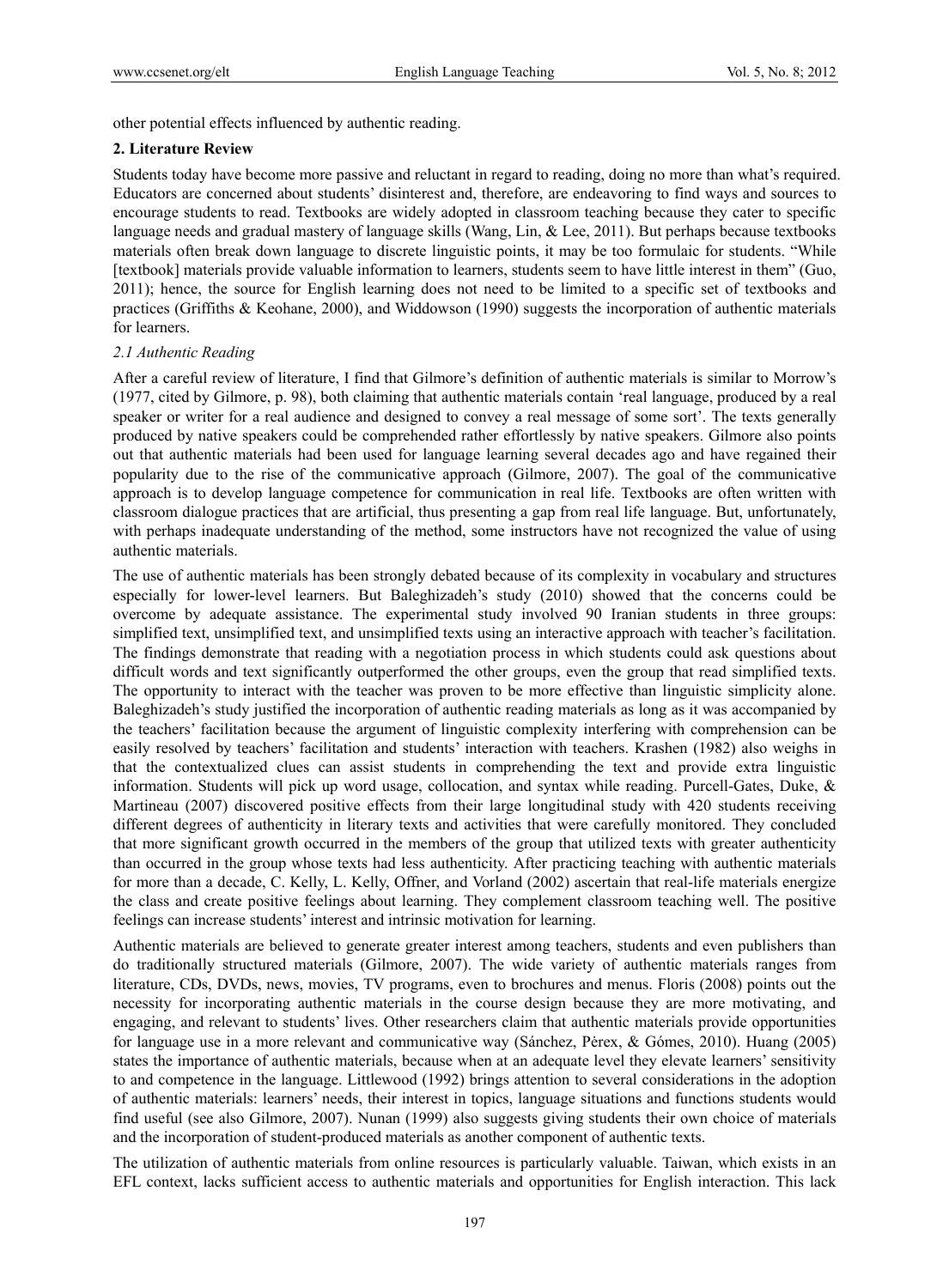was identified as a major obstacle for Taiwan English learners (Wu, 2009) and is very likely the same for students in other EFL contexts as well. Yu (2006) utilized articles from The New York Times to promote cadets' English due to the limited exposure of her subjects to authentic materials. Yu discovered positive effects of authentic materials on group discussions as well as presentations. She also found improvement in vocabulary and verbal expressions, a better understanding of cultures, and higher motivation. Bahrani and Sim (2011) also found the positive effects of extensive exposure to particular universal news from mass media on the speaking ability of 90 Iranian university students. These authentic materials from various media connect students with the real world and keep them informed as well as keep their attention on task. These materials although authentic at their origin can be directly used or adopted as different instructional methods or for different purposes.

## *2.2 Extensive Reading*

Both common sense and research have shown evidence that students improve their reading by reading. Copious studies already exist in support of extensive reading (Krashion, 2004; Pikulski & Chard, 2005; Silva, 2009; Therrien, 2004). By extensive reading, it is meant that students read for a significant amount of time. It is an approach beyond skill development; an activity students "[choose] to do for a variety of personal, social, or academic reasons (Day & Bamford, 2000, p. 4). Susser and Robb (1991) agree. They claim that extensive reading involves reading a large variety of materials for general understanding and usually obtaining pleasure from reading. Extensive reading materials provide substantial linguistic input (Bell, 1998), which is needed for language acquisition. Thus, extensive reading provides a rich source for developing learners' linguistic competences. Researchers point out the importance of extensive reading, but what does extensive reading entail? Successful extensive reading requires the following (adapted from Maley's list, 2009).

- 1. Reading often and in a large quantity
- 2. Reading in a wide variety of topics and genres
- 3. Reading content that is interesting and compelling
- 4. Reading books students themselves select
- 5. Reading for pleasure and information
- 6. Reading is its own reward
- 7. Reading at levels appropriate for the readers
- 8. Reading speed is fast, not slow

Many studies have shown that extensive reading has positive effects on a variety of students' language skills. Anderson, Wilson, and Fielding (1988) found a correlation between extensive reading and reading ability among children, and a study by Greenberg, Rodrigo, Berry, Brinck, and Joseph (2006) attained similar results with adult learners. Lee's study (2008) with children in Taiwan on sustained silent reading reveals that the longer students read, the better the reading results.

## *2.3 Reading and Vocabulary*

Reading aids the acquisition of new vocabulary and helps retain prior learned vocabulary. Vocabulary plays a vital role in students' comprehension and acquisition of a foreign language. Without an adequate number of words, language learners will not be able to comprehend or use the second language (L2). Researchers argue that vocabulary is the foundation of other skills, a core component of language development (Kazerooni, Saeedi, & Parvaresh, 2011). Min and Hsu (2008) assure the importance of vocabulary on reading comprehension and advocate the use of extensive reading along with direct instructions on vocabulary. Laufer's studies (1992) consistently point to a minimum of 3000 word families required for comprehending an unsimplified text; a native speaker beginning high school has approximately 5000 word families (Hsueh-Chao & Nation, 2000). Clearly, vocabulary is the key to a basic understanding of the target language. According to Richard Day, one of the primary ways to learn vocabulary is through reading (2011). Reading can serve as a means for vocabulary development because it brings students into contact with new words and repeatedly reinforces the words previously known.

Several studies have identified a strong correlation between extensive reading and increased vocabulary. Soltani (2011) divided 80 Iranian intermediate-level students into a control group and an experimental group for an experimental study. Both groups received the same instruction methods and materials, except the experimental group read an additional five short stories over ten weeks. The pre- and post-test results showed a significant gain in vocabulary in the experimental group but not in the control group. Ponniah's experimental study (2011) with 49 undergraduate students also reinforces the conclusion that exposure to texts is a much more effective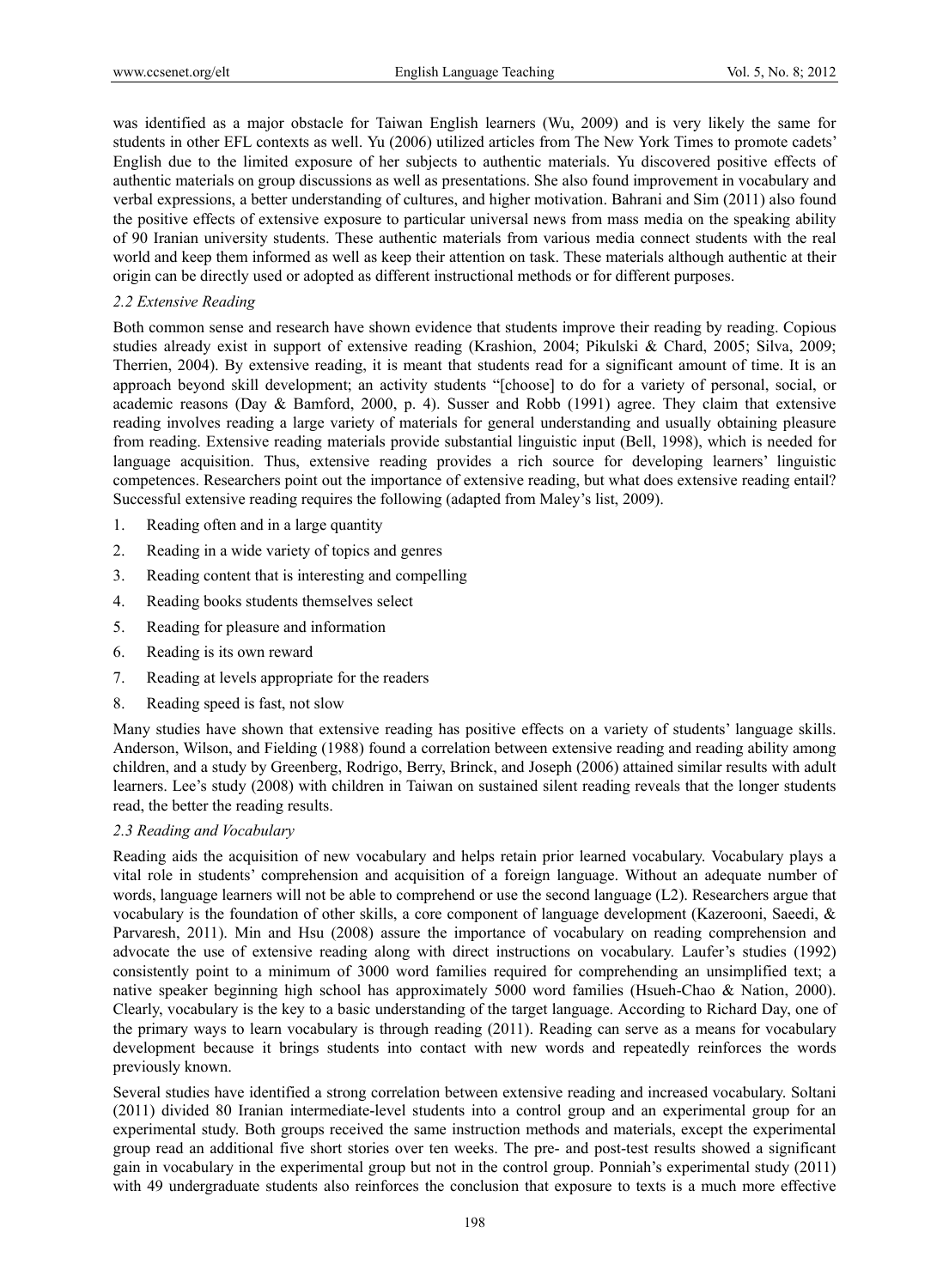way to acquire vocabulary than conscious vocabulary learning. Moreover, Golkar and Yamini (2007) found vocabulary highly correlated with reading comprehension and proficiency level. These studies confirm that a considerable amount of exposure to L2 texts is necessary to increase vocabulary knowledge and reading comprehension.

## *2.4 Reading and Other Language Competence*

Extensive reading presents vocabulary in breadth and depth and allows students an access to an advanced vocabulary that students will likely encounter in academic texts (Cummins, 2008). In addition to vocabulary gain, extensive reading has consistently been proven to increase other competences. Wang (2006) discovered the significant impact extensive reading training has on the communicative competence of college students. Studies by Hsu and Lee (2007) and Smith (2007) with college students in Taiwan also found positive effects of reading on writing. Huebner concludes that students who were involved in enhanced reading programs outperformed students not only in reading related skills but also in other academic achievements. Following their extensive program, Greenberg, Rodrigo, Berry, Brinck, and Joseph (2006) unveiled their findings that the more learners read, the more confident they become. McNeil's study with South Korean students manifested extensive reading enhancement not only in overall language competences but also in their motivation for continuous reading. Extensive reading clearly aids first- and second-language acquisition and fosters positive attitudes toward language learning.

Earlier as well as recent literature on reading literacy emphasizes the importance of reading extensively. While textbooks and instructions are valuable and necessary in developing specific skills, it is essential for language learners to be exposed to as much of the target language as possible. If students have experience with only textbooks materials, they will have difficulty in comprehending the texts that address real contexts, as Nunan (1999) stated in his book based on his empirical practices. The Internet reading assigned for an English class in this study was intended to encourage students to read more substantially and extensively. The incorporation of the Internet materials was allowed because of easy access and adaptability, and the wide topicality available on the World Wide Web, as proposed by Teeler and Gray (2000). Students were encouraged to read individually at home and discuss it in class with the teacher's assistance and facilitation. Drawing from the literature review and personal experience with extensive reading as instructional or learning practices, the researcher has observed numerous benefits from repeated exposure to print. The previous study by this researcher found positive relationships between graded readers and a boost in both language acquisition and motivation. Leading researchers such as Grabe (2004) and Krashen (2011) assert the importance for continuous research in extensive reading in support of its inclusion in classroom practice. Chen (2007) further identified the need to conduct more reading research in EFL contexts. For that reason, the researcher carried out a study on the effects of graded readers in the previous year and furthered the research on the use of authentic materials to facilitate learning in this present study.

## **3. Methodology**

This study was intended to investigate the effects of extensive reading using authentic materials on students' English proficiency particularly with regard to vocabulary and grammar. For this study, three main questions were addressed.

- 1. Does extensive reading of authentic materials have an effect on vocabulary gain?
- 2. Does extensive reading of authentic materials have an effect on improvement of grammar?
- 3. Does extensive reading of authentic materials have an effect on other language skills?

### *3.1 Participants*

The researcher recruited around fifty students from two intact classes to participate in this extensive reading experiment. The recruited students from a five-year college in Taiwan were English majors in their fourth year of study -the equivalent to freshmen from a regular university. These students were evenly assigned to two classes based on their entrance exam scores when they entered the college; therefore, they should have been at a similar level as they started college. However, the entrance exam took place more than four years ago; thus, a pre-test was devised to determine if the students from the two classes were still at a similar level. The two classes were then randomly assigned to be an experimental group and a control group. All students received the same classroom instructions, with the only difference being that the experimental group was given supplementary materials related to course topics for extensive reading outside of class.

### *3.2 The Instruments*

The treatment for the experiment was a set of 10 online reading materials related to the course topics given to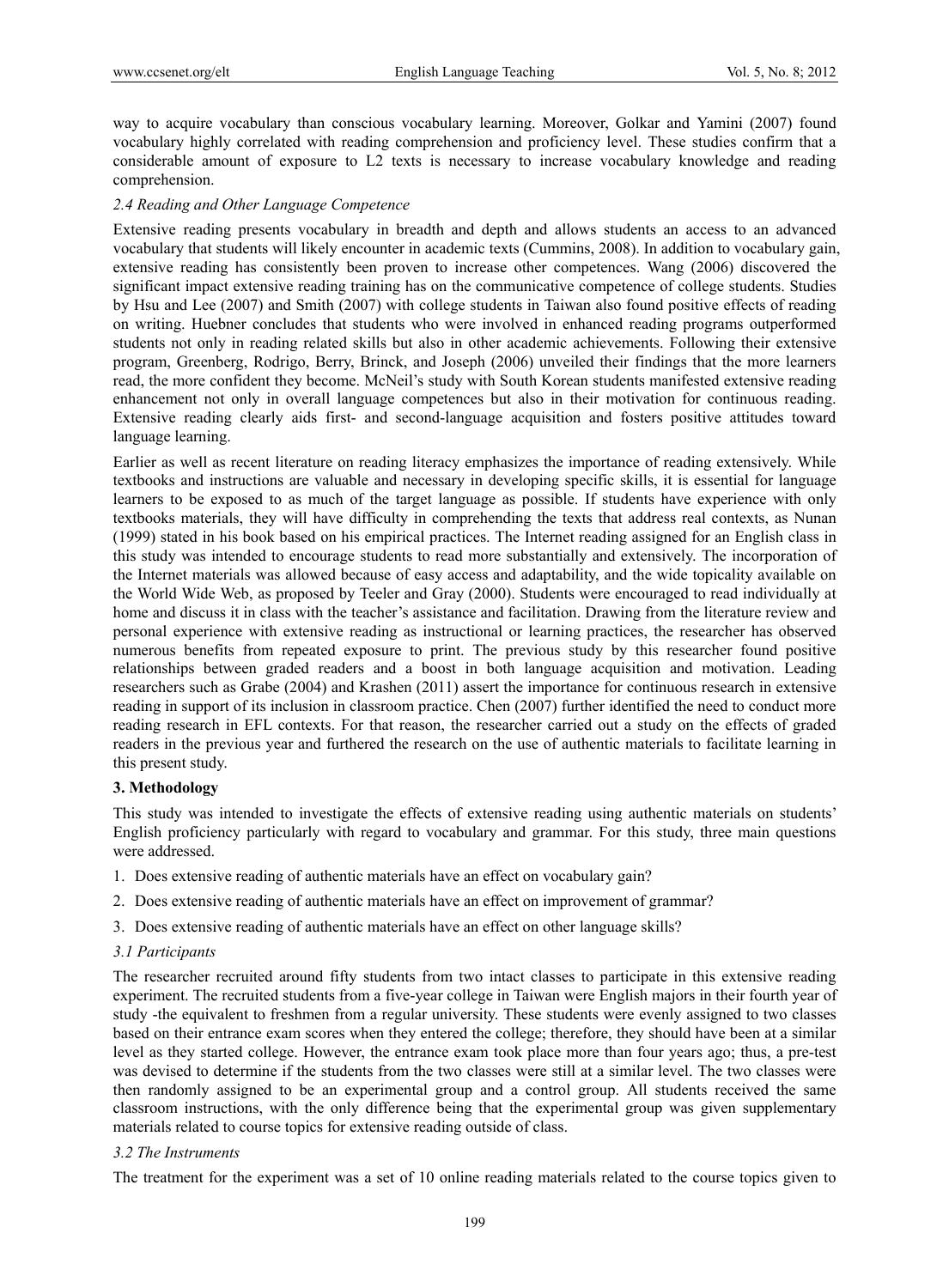students in the experimental group over a period of three months. As Tran (2007) suggests, teachers can select materials that are at a suitable level and can be read at a manageable time to help students with their reading skills. Of course students can also select the reading materials that they feel comfortable with, but for the study purpose and convenience, the instructor selected readings for students in the experimental group. The main instrument for this study was an English proficiency test, a simulated TOEIC test with a vocabulary and a grammar session, 25 items each. Students' test results on vocabulary from their midterm and final were collected for the comparison with the results from the English proficiency test. An opinion survey on extensive outside reading was created to better understand students' thoughts and attitudes about the outside reading. The survey contained 19 questions, among which nine were on studying and leisure habits and 10 on extended reading materials. The questionnaire and the simplified English proficiency test were reviewed by two other English teachers for face validity. The researcher/instructor also closely observed students' vocabulary usage and participation during class time.

## *3.3 Procedures*

Two classes of the fourth-year English majors from a Five-year College were recruited for the study. Two classes were randomly assigned to an experimental group and a control group. The pre-test was administered to both groups at the beginning of the spring semester in 2011. During the semester, students received the same course instructions and took the same midterm and final examinations. Close to the end of the semester, both groups of students were given the post-test, the same English proficiency test that was given at the beginning of the term. Toward the end of the term, the questionnaire was administered to both student groups. The researcher assured the participants that any tests, or survey data and results from the study would be kept confidential and used for research purposes only, and that the test results or their feedback would not affect their grades in any way.

After the collection of the tests, the test results were analyzed using SPSS. Descriptive statistics with the reading survey was calculated. Inferential statistic analysis was also performed to find out the relationship between extensive reading and vocabulary and grammar.

## **4. Results from Language Proficiency Test**

After approximately three months, the pre- and post-test results of the simulated TOEIC test on students' language proficiency were analyzed by the independent samples t-test. The pre-test results revealed that there was no statistically significant difference between the two groups (p=0.24, see Table 1), which indicated that both groups were at an identical level prior to the experiment. Both the control group and the experimental group did show an increase on the post-test. However, the results of the post-test did not show a statistically significant difference between the groups (p=0.70, see Table 2). An independent samples t-test was also conducted on the means of the gain scores from the pre- and post-test. As indicated in Table 3, there is a statistically significant difference between the two groups. The mean of the gain scores from the control group was 0.67, and 5.44 from the experimental group. The results indicated that the mean increment from the experimental group was significantly higher than that of the control group.

|                             |      | Means |       |       | DE | Sig. (2 tailed) |
|-----------------------------|------|-------|-------|-------|----|-----------------|
| Control Group               | N=24 | 55.50 | 10.64 | - 1 0 |    | 0.24            |
| <b>Experimental Group</b>   | N=25 | 51.76 | 1.36  |       |    |                 |
| $\sim$ $\sim$ $\sim$ $\sim$ |      |       |       |       |    |                 |

Table 1. Means comparison of the pre-test

 $(P<0.05)$ 

### Table 2. Means comparison of the post-test

|                                           |          | Means |      |         | DЕ | Sig. (2 tailed) |
|-------------------------------------------|----------|-------|------|---------|----|-----------------|
| Control Group                             | N=24     | 56.17 | 9.76 | $-0.38$ | 47 | 0.70            |
| <b>Experimental Group</b>                 | $N = 25$ | 57.20 |      |         |    |                 |
| $\sim$ $\sim$ $\sim$ $\sim$ $\sim$ $\sim$ |          |       |      |         |    |                 |

 $(P<0.05)$ 

Table 3. Means comparison of difference in gain scores on the proficiency test

|                           |          | Means |      |         | DF | Sig. (2 tailed) |
|---------------------------|----------|-------|------|---------|----|-----------------|
| Control Group             | N=24     | 0.67  | 8.86 | $-2.14$ | 4' | $0.03*$         |
| <b>Experimental Group</b> | $N = 25$ | .44   |      |         |    |                 |
|                           |          |       |      |         |    |                 |

 $(P<0.05)$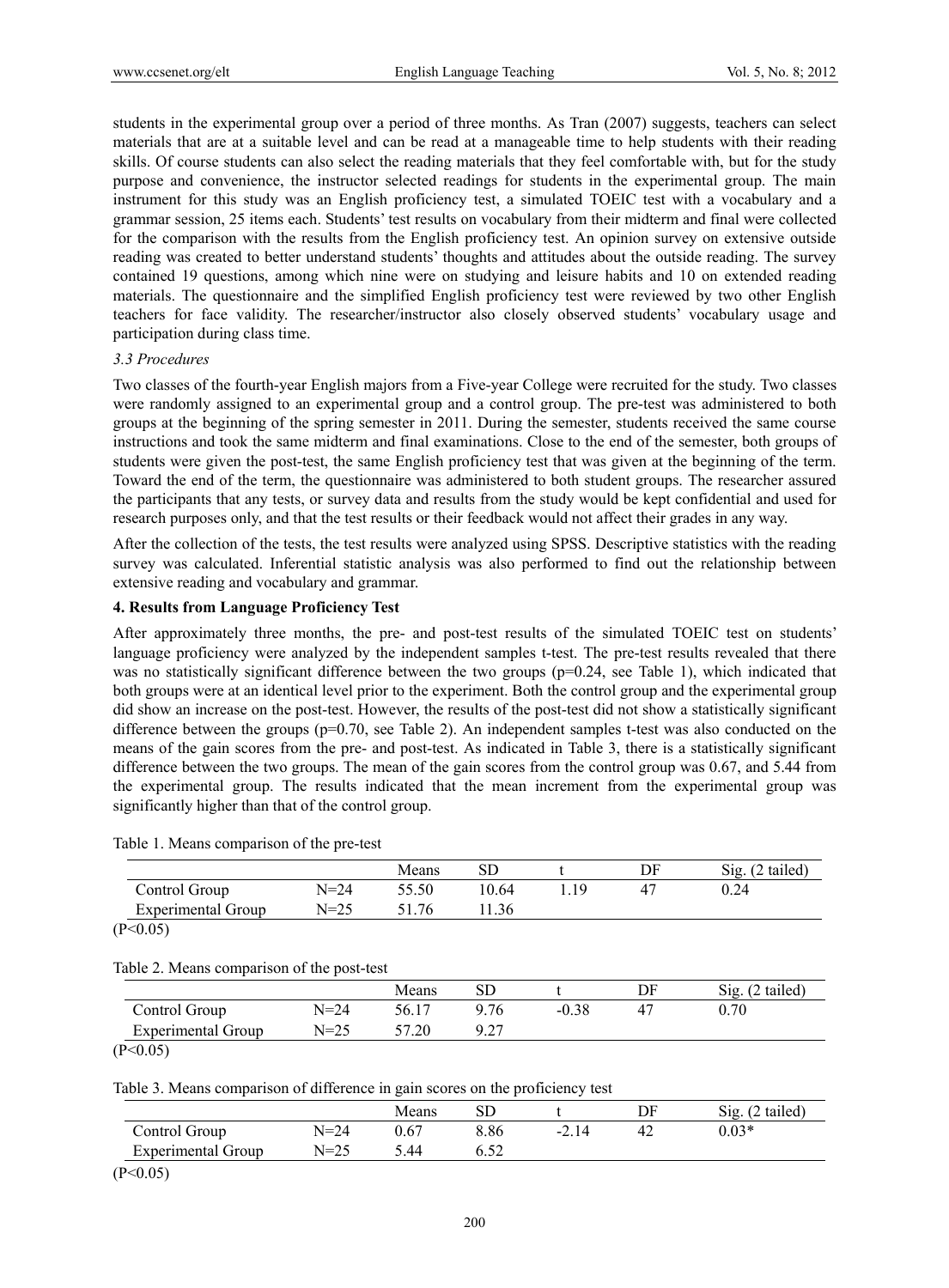Because there were two parts of the simulated language proficiency test, the researcher was also interested in exploring the potential impact of extensive reading on vocabulary or grammar skills, or both. Based on the results from the paired-samples t-test, the researcher observed a statistical significant difference on the vocabulary section (p=0.00), but not on the grammar (p=0.46). The t-test results were summarized in Table 4.

| Table 4. Means comparison of the gain scores from the experimental group on vocabulary |  |  |
|----------------------------------------------------------------------------------------|--|--|
|                                                                                        |  |  |

|           |          | Means | SD   |         | DF | Sig. (2 tailed) |
|-----------|----------|-------|------|---------|----|-----------------|
| Pre-test  | $N = 25$ | 20    | 6.13 | $-3.48$ | 24 | $0.00*$         |
| Post-test |          | 24    | 4.42 |         |    |                 |

Table 5. Means comparison of the gain scores from the experimental group on grammar

|           | --       |                   |             | --      | -- |                 |  |
|-----------|----------|-------------------|-------------|---------|----|-----------------|--|
|           |          | Means             | $_{\rm SD}$ |         | DF | Sig. (2 tailed) |  |
| Pre-test  | $N = 25$ | 31.8              | 6.97        | $-0.74$ |    | 0.46            |  |
| Post-test |          | 32.52<br>ے بہ بار | 6.00        |         |    |                 |  |
| (P<0.05)  |          |                   |             |         |    |                 |  |

Other measures were employed to verify the results on language proficiency and to enhance research validity. The researcher also ran a t-test on the students' performance in the class midterm and final vocabulary section. The results show that the two groups didn't show a statistically significant difference in the class midterm vocabulary section. The t value of the t-test between the two groups is 0.30, and the 2-tailed significance is 0.76. However, the experimental group scored significantly higher than the control group in the final vocabulary section. The t value of the t-test between the two groups is -2.08 and the 2-tailed significance is 0.04. There was not a significant gain on vocabulary within the first two months, but a significant gain emerged after about three to four months.



Figure 1. Mean scores of the course tests on vocabulary from both groups

As for student participation, the course records showed a statistically significant difference between the control and experimental groups. The researcher offered an extra credit to students who voluntarily spoke during the class time to both groups. The average frequency of the control group was 1.25 times, whereas it was 2.96 times for the experimental group. The results from the course tests and the teacher's observations verified the results from the proficiency test.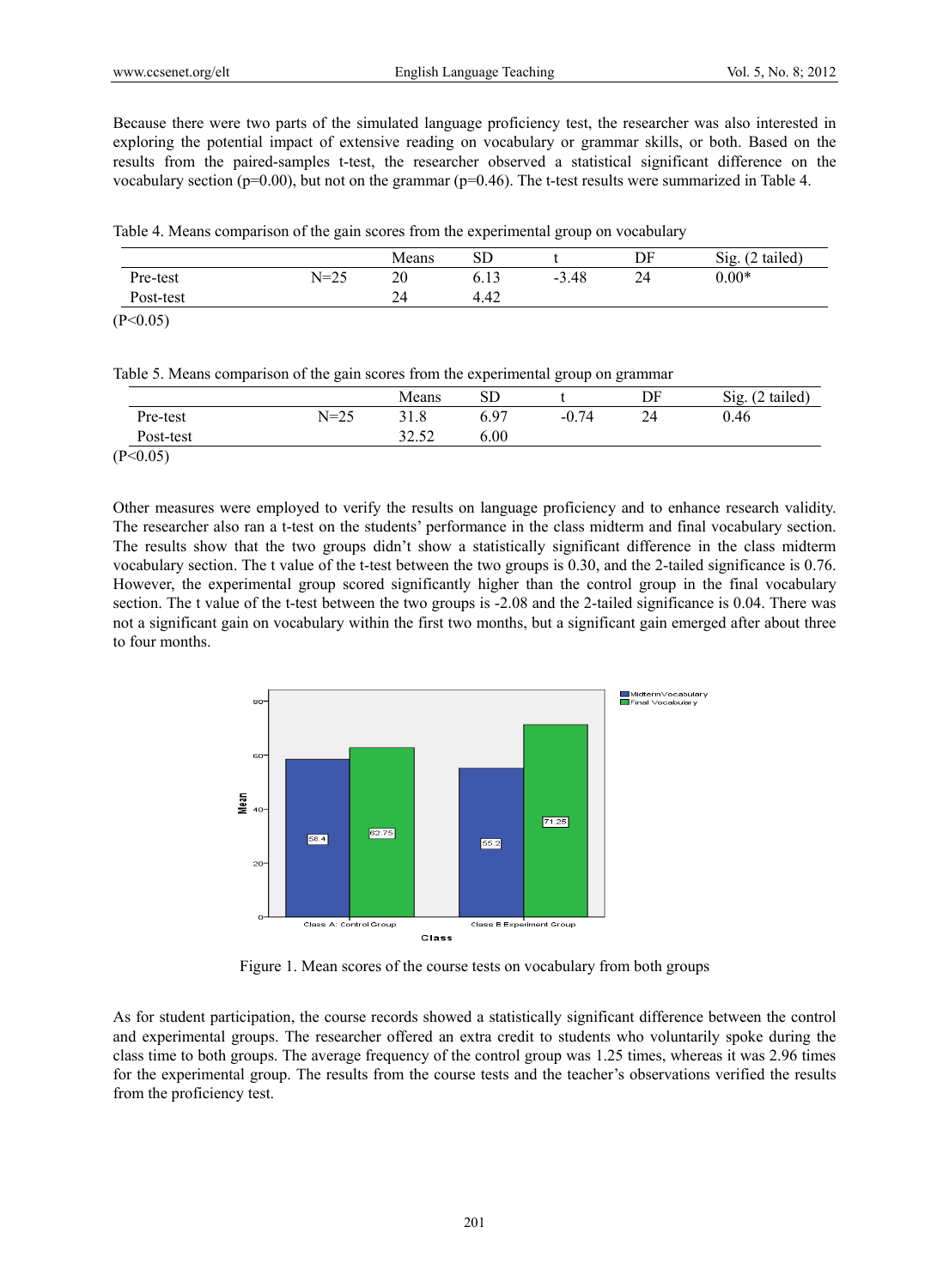

Figure 2. Mean scores of the class participations on from both groups

## **5. Results from the Attitudinal Survey**

In terms of the students' opinions on the outside reading materials, students from the experimental group overall manifested positive attitudes toward the extended outside reading materials. According to the attitude survey, the participating students felt that the outside reading materials were relevant to their lives (M=3.87) and helped increase their understanding of the issues (M=3.91). Most importantly, the materials increased their overall English skills  $(M=3.61)$  with a particular improvement in vocabulary  $(M=4.13)$  and provided them with materials so that they had more things to say  $(M=3.70)$ . Most students thought the additional reading enriched their knowledge (M=3.91) and motivated them to pursue further reading (M=3.30). Many students would express their opinions in class (M=3.17), but only a few students would ask questions in class (M=2.83).

Although the control group was not provided with the outside reading materials, the students were given the survey to find out their general attitudes in regard to outside reading if provided to them. This group of students agreed that outside materials could increase their understanding of issues (M=3.73) and the materials should be relevant to their lives (M=3.92). They also believed that outside reading materials could enrich the classroom instructions (M=3.62). However, their attitudes toward the effects of outside reading materials were not as high as those of the experimental group. The independent-samples t-test showed statistically significant differences between the groups in terms of vocabulary gain (M=3.69, t=2.42, p=0.02), sources for communication (M=2.96,  $t=3.48$ , p=0.00), motivation for further reading (M=2.38, t=3.74, p=0.00), and expressing opinions in class  $(M=2.15, t=3.75, p=0.00)$ . It is interesting to note that most students from both groups did not take any initiative to ask questions in class.

The respondents also reported their reading habits and time spent on media. More than 60% of students from both groups spent more than four hours a week on Chinese reading, but only 34 % from the experimental group spent four hours a week on English and a surprisingly 4% from the control group spent the same amount on English. Both groups spent a significant time on Internet reading. Close to 60% of the participants spent more than four hours a week reading Chinese online, but far less time on English, about 8% for the experimental group and only about 4% for the control group. Comparing the amount of reading in two languages, the two groups spent a similar amount of time reading in the native language, but students from the experimental group spent significantly more time on class reading and outside reading in English, which may have been a result of the assigned readings. It is interesting to note that over 65% of the respondents reported more than 4 hours TV viewing time each week. Almost 98% of the students from the experimental group watched more than 4 movies within the previous six months and about 85% for the control group. It is apparent that students today spend a significant amount of time watching TV and movies.

## **6. Discussion**

The results from the language proficiency test showed that the experimental group that received extended reading materials relevant to the course topics had a much higher gain in the vocabulary component on the language proficiency test. Comparison of students' course exams and class records revealed similar results.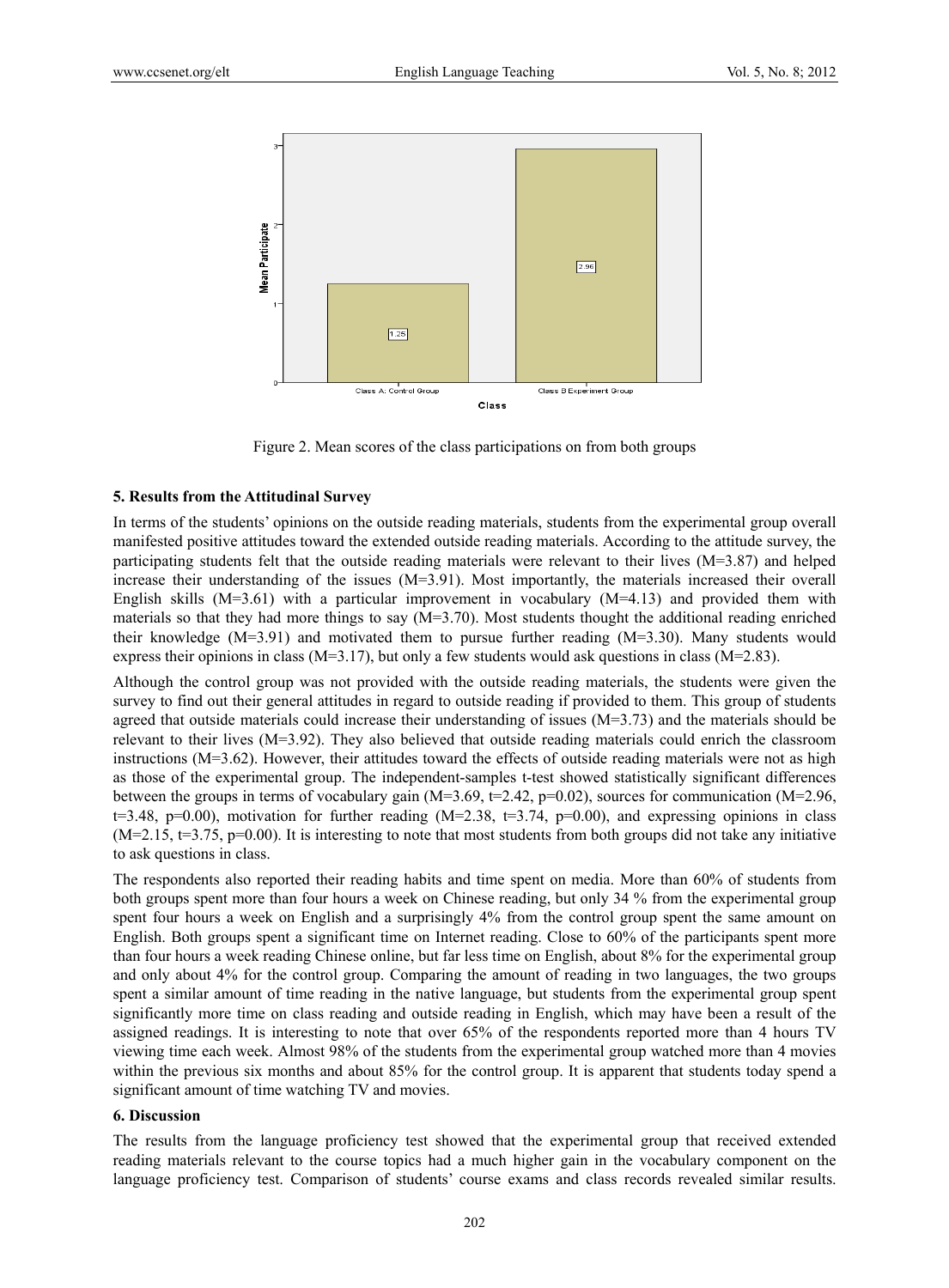Iwahori's study (2008) claims that extensive reading helps improve high school students' language proficiency, but cannot pinpoint the specific skills it affects. However, the findings from this present study have provided evidence supporting a positive relationship between extensive reading and vocabulary development. The authentic materials provided an extended exposure to the same topics as in course materials. The repeated exposure in different contexts strengthens students' vocabulary knowledge. An increase of vocabulary is highly correlated with an improvement in reading comprehension (Kirkness & Neill, 2009). Extensive reading builds up vocabulary knowledge, and an expansion of vocabulary knowledge in return aids greater reading comprehension. But one exposure to a vocabulary word is insufficient to sustain vocabulary knowledge; therefore, continuous exposure to a large quantity of texts is necessary to retain vocabulary and to ensure greater reading comprehension and, therefore, better reading fluency. Although this study demonstrated an increase of vocabulary size from extensive reading, there was not sufficient evidence to establish a relationship between extensive reading and grammar skills. In addition, the results from the attitudinal survey reflected a positive relationship between extensive reading and vocabulary. Students largely thought that the outside reading materials increased their vocabulary and general English ability. Moreover, they were motivated to express their opinions and read further on the issues discussed in the outside materials. These results echoed Wang's findings (2006) on an improvement of communicative competence through extensive reading. In addition to an improvement of language skills, findings also pointed to an increase in students' knowledge of issues and participation in class. All in all, students showed positive attitudes in regard to the extended materials provided to them as outside reading. The class exams and records echoed the results from the proficiency test and the survey, demonstrating that reading is a catalyst for linguistic improvement and reading motivation.

Students' reported habits showed that they spent far more time reading in Chinese than in English, which was to be expected with Chinese being their native language. But the results indicated that these participants spent a significant amount of time on the Internet and mass media, which is congruent with Hendel and Harold's findings (2004) on students' frequent usage of the Internet, and far less time on reading printed materials (Pitcher, Albright, Delaney, et al, 2007). The reason these students spent little time on reading could have been a lack of motivation on required readings or any readings. It could also be a result of flourishing technology and media attraction. The survey results also illustrated a sizable gap between Chinese reading and English reading. The study found that students did have a reading habit in relation to Chinese texts, but students were not as motivated to read English. A better measure needs to be taken to foster students' motivation to read English. These results were similar to the findings in the previous study by the researcher (Guo, 2011) and in Takase's study (2007) on students' leisure reading habits and preferences. In addition, English teachers in Asian contexts are likely to face challenges as they encounter large class sizes, an inflexible syllabus, insufficient class time, and the scarcity of materials. While class time and size may be hard to alter in a short time, teachers could change or supplement materials more easily. Textbooks, especially imported ones, may be too costly to change at once. They could also be limited in scope and presentation of all linguistic aspects in real life language. Because today's students show more interest in online information, teachers could adopt more materials from the Internet. As suggested by Teeler & Gray (2000), the Internet is a great resource from which teachers can easily find topics and useful language of interest to students. Best of all, a massive numbers of materials can be accessed at no cost. Although many of the authentic materials on the Internet are linguistically demanding, many materials that teachers can choose are suitable for various levels. Teachers need to include students' voices in material selection. In addition to their needs, levels, and interests, text comprehensibility and relevance to students' lives are important factors to assure a positive reading experience.

## **7. Conclusion**

This research study examined the effects of extended reading on language proficiency of Taiwanese college students and explored students' attitudes toward the authentic readings utilized as outside reading materials. The study demonstrated a measurable positive effect of extensive reading on students' language acquisition. The findings answered the research questions proposed in this study in regard to the effects of extensive reading on vocabulary and other skills. In particular, the results pointed to significant improvement of vocabulary acquisition, but not grammar. In addition, students experienced gains in knowledge, sources for communication, and other language skills. They also became more involved in class discussions.

This research showed evidence of vocabulary gain and motivation increase as a result of extensive reading of authentic texts. These positive findings were interesting enough to justify an incorporation of extensive in-class or outside-of-class reading activity using authentic materials. Authentic materials expose students to English usage as it is used in real life, thus students may find them more interesting and relevant if they are at the right comprehension level. Reading, an effective practice for vocabulary building, is thus deemed important for both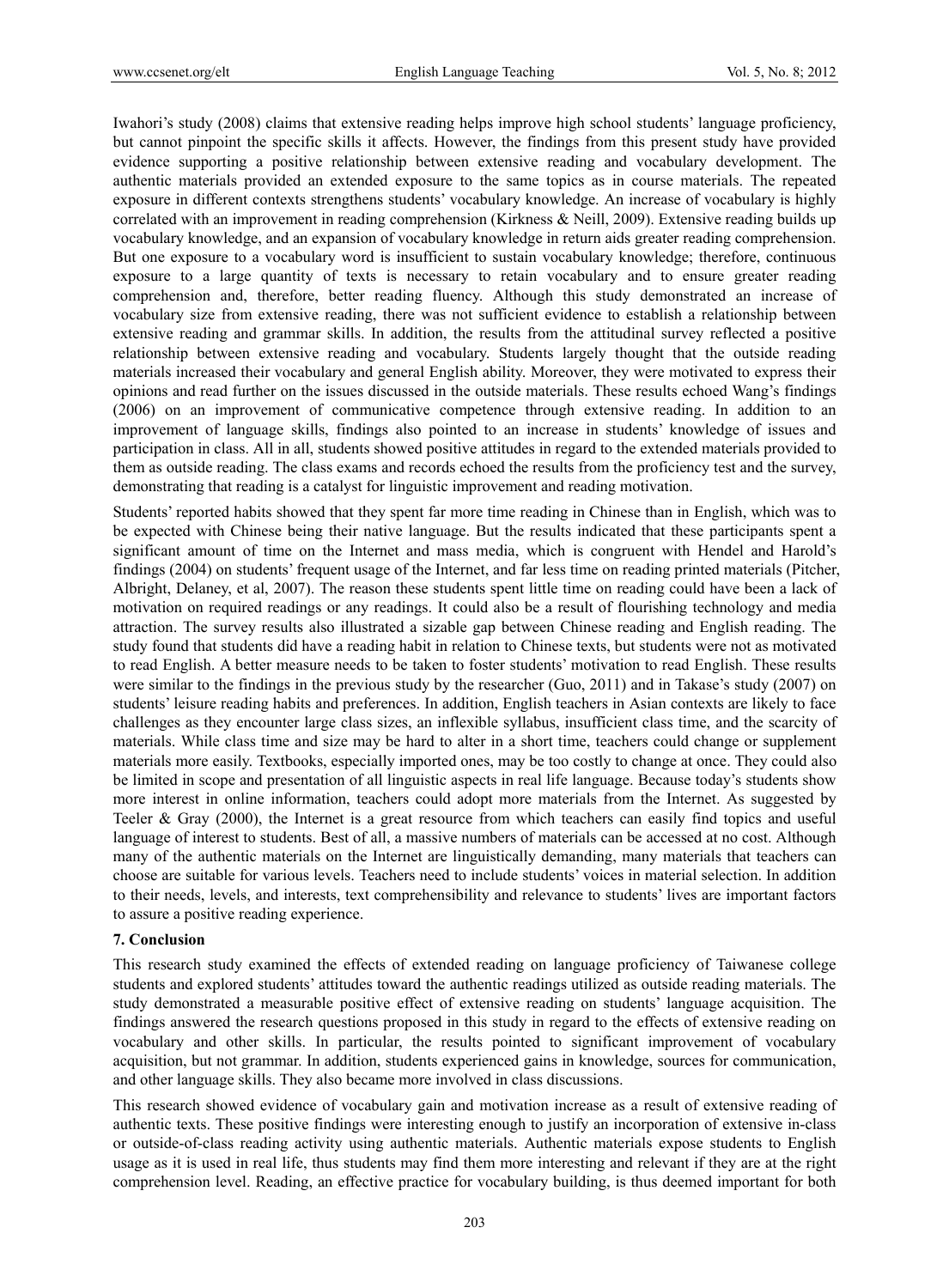reading comprehension and reading fluency. It can serve as a complement to intensive class reading instructions. Extensive reading provides vocabulary not only in a large quantity but also in lexical contexts that are more meaningful to students. The reading also provides a wonderful source of information to expand students' knowledge which otherwise may be limited to course textbooks. A wealth of research has documented the effects of extensive reading including this present study, and several leading researchers believe that extensive reading is one effective way for students to acquire a large vocabulary for reading and language proficiency (Day & Bamford, 2000; Krashen, 2007; Nation, 2011). Students need a substantial amount of reading to develop language proficiency. For teachers who are concerned about the limited class time, extensive reading can be incorporated as an outside-class activity. This study has presented evidence on a strong relationship between extensive reading and language development, particular in vocabulary. Extended reading can increase not only students' vocabulary size but also promote other aspects of language learning such as motivation.

Despite a strong relationship found between extensive reading and language improvement, this study had several limitations. A study with forty-nine students was small in sample size. Another limitation was that the results came from a homogeneous group of a similar background in culture and learning experiences which limited the generalizability of its findings. Future studies could involve students in a larger group and from more diverse backgrounds. This study investigated the effects of extensive reading mainly on vocabulary acquisition. More research could be conducted to explore the impact of extensive reading on other linguistic aspects such as listening and writing and using other reading formats such as Internet reading.

#### **References**

- Anderson, R. C., Wilson, P. T., & Fielding, L. F. (1988). Growth in reading and how children spend their time outside of school. *Reading Research Quarterly, 23*, 285-303.
- Bahrani, T., & Sim, T. S. (2011). The role of audiovisual mass media news in language learning. *English Language teaching, 4*(2), 260-266.
- Baleghizadeh, S. (2010). The impact of student-initiated interaction on EFL reading comprehension. *Studies in Literature and Language, 1*(4), 20-28.
- Bell, T. (1998). Extensive reading: Why? and how? *The Internet TESL Journal, 6*(12). Retrieved from http://iteslj.org/Articles/Bell-Reading.html
- Chen, S. Y. (2007). Extracurricular reading habits of college students in Taiwan: Findings from two national surveys. *Journal of Adolescent & Adult Literacy, 50*(8), 642-653.
- Cummins, J. (2008). Reading and the ESL student. *Orbit, 37*(2& 3), 72-75.
- Day, R. R. (2011). The benefits of extensive reading. Retrieved from http://www.oup-bookworms.com/downloads/pdf/successful\_reading/er\_article.pdf
- Day, R. R., & Bamford, J. (2000). Reaching reluctant readers. *English Teaching Forum, 38*(3). Retrieved from http://eca.state.gov/forum/vols/vol38/no3/p12.htm
- Floris, F. (2008). Developing English for general academic purposes (EGAP) course in an Indonesian university. *K@ta, I0*(1), 53-62. Retrieved from http://puslit2.petra.ac.id/ejournal/index.php/ing/article/shop/16759/16740
- Gilmore, A. (2007). Authentic materials and authenticity in foreign language learning. *Language Teach, 40*, 97-118.
- Golkar, M., & Yamini, M. (2007). Vocabulary, proficiency, and reading comprehension. *The Reading Matrix, 7*(3), 88-112.
- Greenberg, D., Rodrigo, V., Berry, A., Brinck, T., & Joseph, H. (2006). Implementation of an extensive reading program with adult learners. *Adult Basic Education, 16*(2), 81-97.
- Griffiths, G., & Keohane, K. (2000). *Personalizing language learning.* Cambridge, UK: Cambridge University Press.
- Guo, S. C. (2011). Impact of an out-of-class activity on students' English awareness, vocabulary, and autonomy. *Language Education in Asia, 2*(2), 246-256.
- Guo, S. C. (2011, September). Examining the relationship between outside reading, reading habits, and reading speed. Paper presented at the First Extensive Reading World Congress, Kyoto, Japan.
- Hamilton, R. (2010). YouTube for two: online video resources in a student-centered, task-based ESL/EFL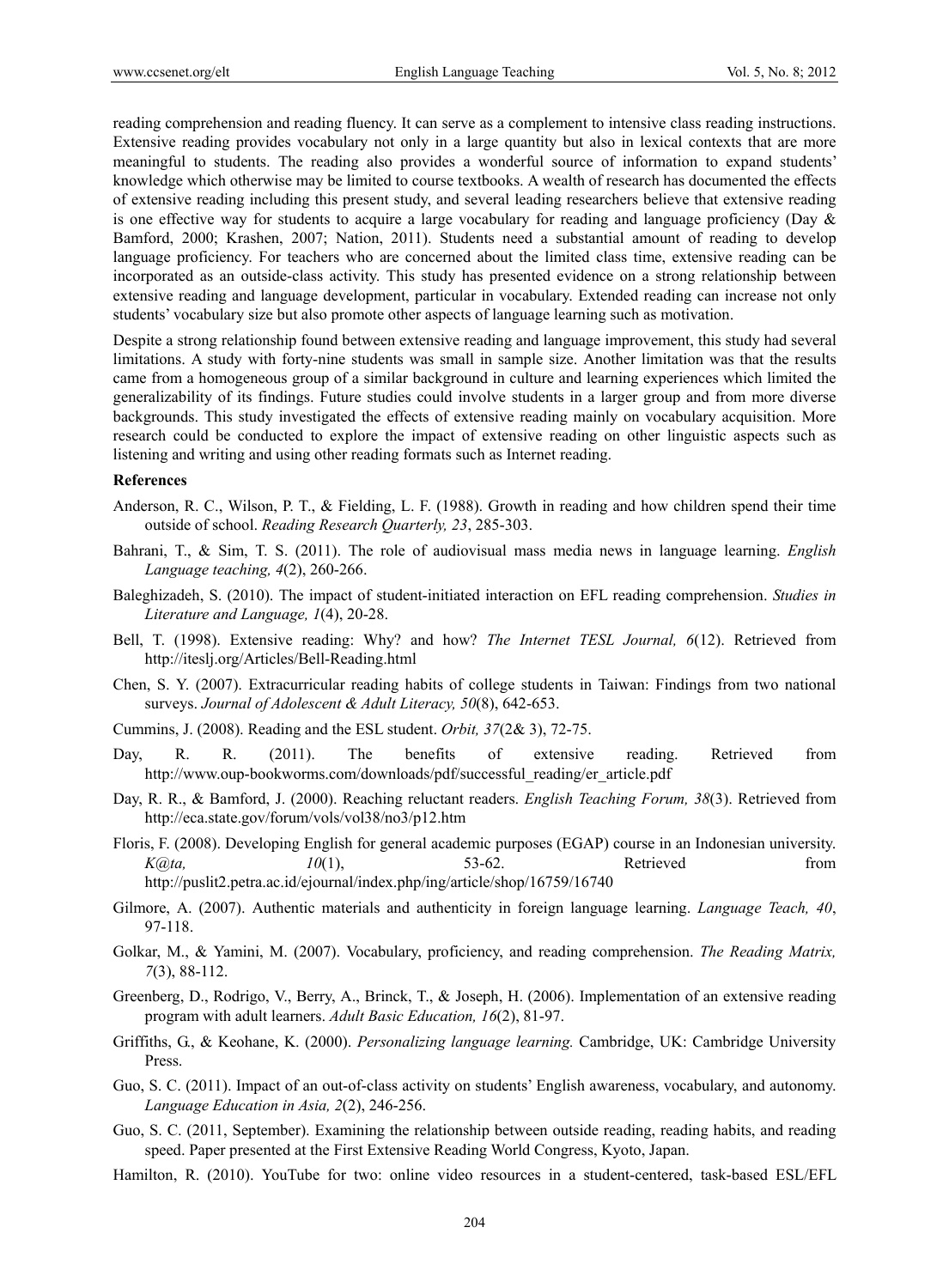environment. *Contemporary Issues in Education Research, 3*(8), 27-31.

- Hendel, D. D., & Harrold, R. D. (2004). Undergraduate student leisure interests over three decades. *College Students Journal, 38*(4), 557-568.
- Hsu, Y. Y., & Lee, S. Y. (2007). A three-year longitudinal study of in-class sustained silent reading with Taiwanese vocational college students. *Selected papers from the Sixteenth International Symposium on English Teaching*. Taipei: Crane.
- Hsueh-Chao, M. H., & Nation, P. (2000). Unknown vocabulary density and reading comprehension. *Reading in a Foreign Language, 13*(1), 403-430. Retrieved from http://nflrc.hawaii.edu/rfl/PastIssues/rfl131hsuehchao.pdf
- Huang, C. C. (2005). Effective EFL education through popular authentic materials. *Asian EFL Journal, 7*(1). Retrieved from http://www.asian-efl-journal.com/March\_05\_ch.pdf
- Huebner, T. A. (2008). Small-group intervention for ELLs. *Educational leadership, 66*(7), 90-1.
- Hunter, A. (2009). Join the literacy club. *Principal Leadership, 9*(9), 36.
- Kazerooni, S. R., Saeedi, M., & Parvaresh, V. (2011). Does reading literary texts have any impact on EFL learners' vocabulary retention? *Canadian Social Science, 7*(2), 117-128.
- Kirkness, A., & Neill, L. (2009). Choosing texts for today's students: Do they understand the language? *Journal of Hospitality, Leisure, Sport and Tourism Education, 8*(2), 4-16.
- Krashen, S. (November, 2011). In S. Y. Lee (Moderator), *Progress on reading research*. Panel discussion conducted at the PAC 2011 and 20th International Symposium and Book Fair on English Teaching, Taipei, Taiwan.
- Krashen, S. (2007). Extensive reading in English as a foreign language for adolescents and young adults: A meta analysis. *The International Journal of Foreign Language Teaching, 3*(2), 23-29.
- Krashen, S. (2004). *The power of reading* (2nd Ed.). Portsmouth, NH: Heinemann.
- Krashen, S. (1982). *Principles and practice in second language acquisition*. Englewood Cliffs, N.J.: Prentice Hall.
- Kelly, C., Kelly, L., Offner, M., & Vorland, B. (2002). Effective ways to use authentic materials with ESL/EFL students. *The Internet TESL Journal, 8*. Retrieved from http://iteslj.org/Techniques/Kelly-Authentic.html
- Lee, S. Y. (2008). Storytelling and sustained silent reading in foreign language acquisition: Evidence from Taiwan. Retrieved from http://www.kzneducation.gov.za/Portals/0/ELITS%20website%20Homepage/ IASL%202008/professional%20papers/leepp.pdf
- Li, C. S., & Renganathan, S. (2008). Voices of ardent readers: One in concert. *The English Teachers, 37*, 1-14.
- Littlewood, W. T. (1992). *Communicative language teaching: An introduction* (4th ed.). Cambridge, UK: Cambridge University Press.
- Maley, A. (2009). Extensive reading: Why it is good for our students… and for us. Retrieved from http://www.teachingenglish.org.uk/think/articles/extensive-reading-why-it-good-our-students%E2%80%A6 -us
- McNeil, L. (2006). The influence of extensive reading on reading comprehension and reading attitudes. *The Korea TESOL Journal, 9*(1), 89-107.
- Min, H. T., & Hsu, W. S. (2008). The impact of supplemental reading on vocabulary acquisition and retention with EFL learners in Taiwan. *Journal of National Taiwan Normal University, 53*(1), 85-115.
- Morrow, K. (1977). Authentic texts and ESP. In S. Holden (ed.), *English for specific purposes,* 13-17. London: Modern English Publications.
- Nation, P. (2011). The ten best vocabulary teaching activities. *Selected papers for 2011 PAC and the 20th international symposium on English teaching*. pp. 140-149. Taipei: Crane Publishing Co. LTD.
- Nunan, D. (1999). *Second language teaching and learning*. Boston, USA: Heinle & Heinle Publishers.
- Pikulski, J. J., & Chard, D. J. (2005). Fluency: Bridge between decoding and reading comprehension. *The Reading Teacher, 58*(6), 510-519.
- Pitcher, S. M., Albright, L. K., Delaney, C. J., Walter, N. T., Seunarinesingh, K., Mogge, S., Headley, K.,